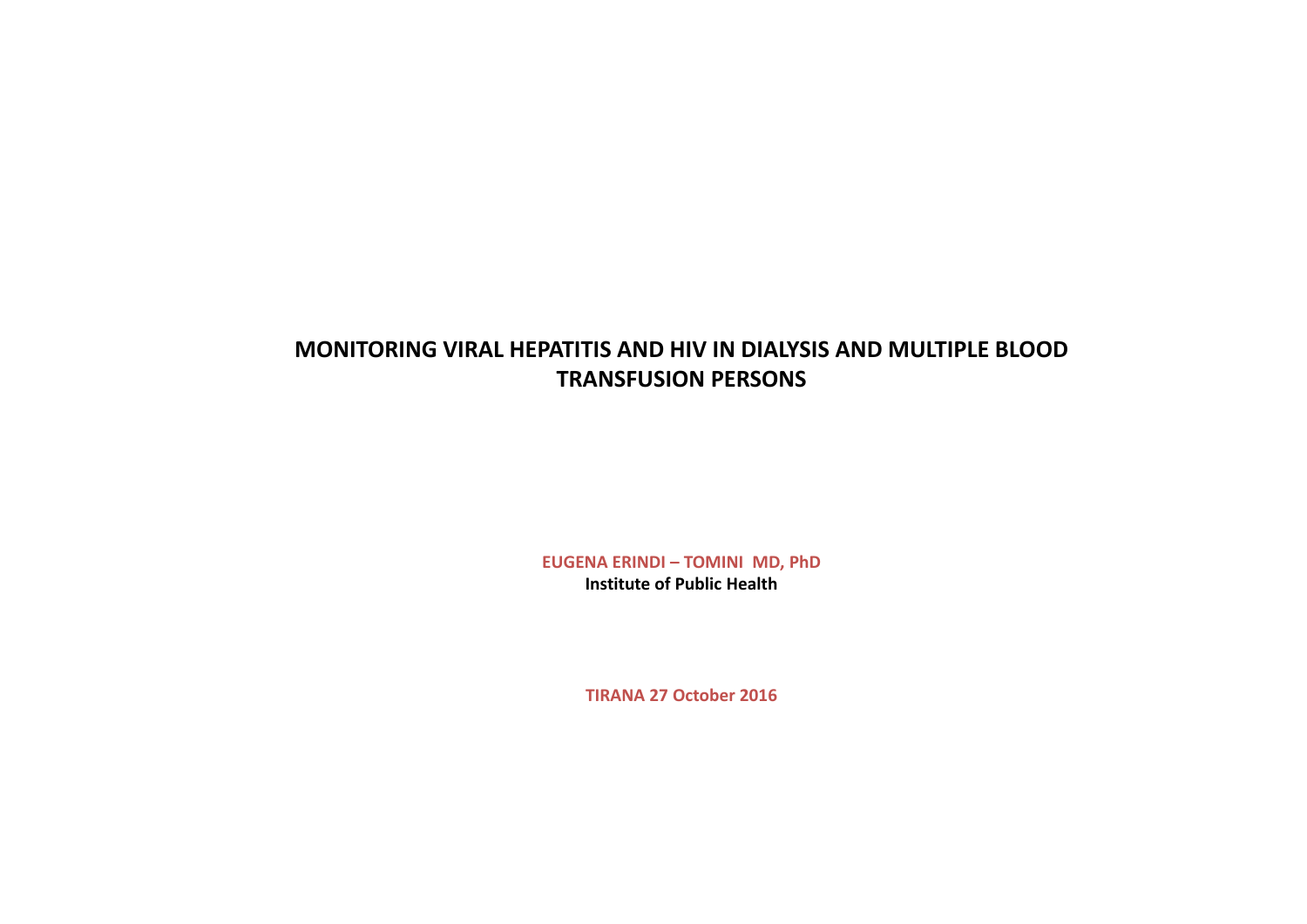# INTRODUCTION

- $\bullet$  Prevention of infectious agents diffusion at the multi blood transfusion persons and evaluation of blood safety, has an special importance in Public Health.
- • Blood control for HIV and other infectious agents is regulated by law No. 8689 "To Prevent the spread of HIV / AIDS infection in the Republic of Albania". According to this law every blood unit donated in Albania is controlled for presence of infectious agents that can be transmitted through it as HIV, Hepatitis B and C, CMV dhe Syphilis.
- • A big number of paid donators belongs to vulnerable groups or those specifically vulnerable (Roma population, drug users, migrants from rural to urban zones), so the awareness for self exclusion is low.
- • Referring to WHO data regarding the blood safety, World accumulation of blood determined around 92 million donations every year in all ways of blood donations (unpaid voluntary, family / substituent and paid donators).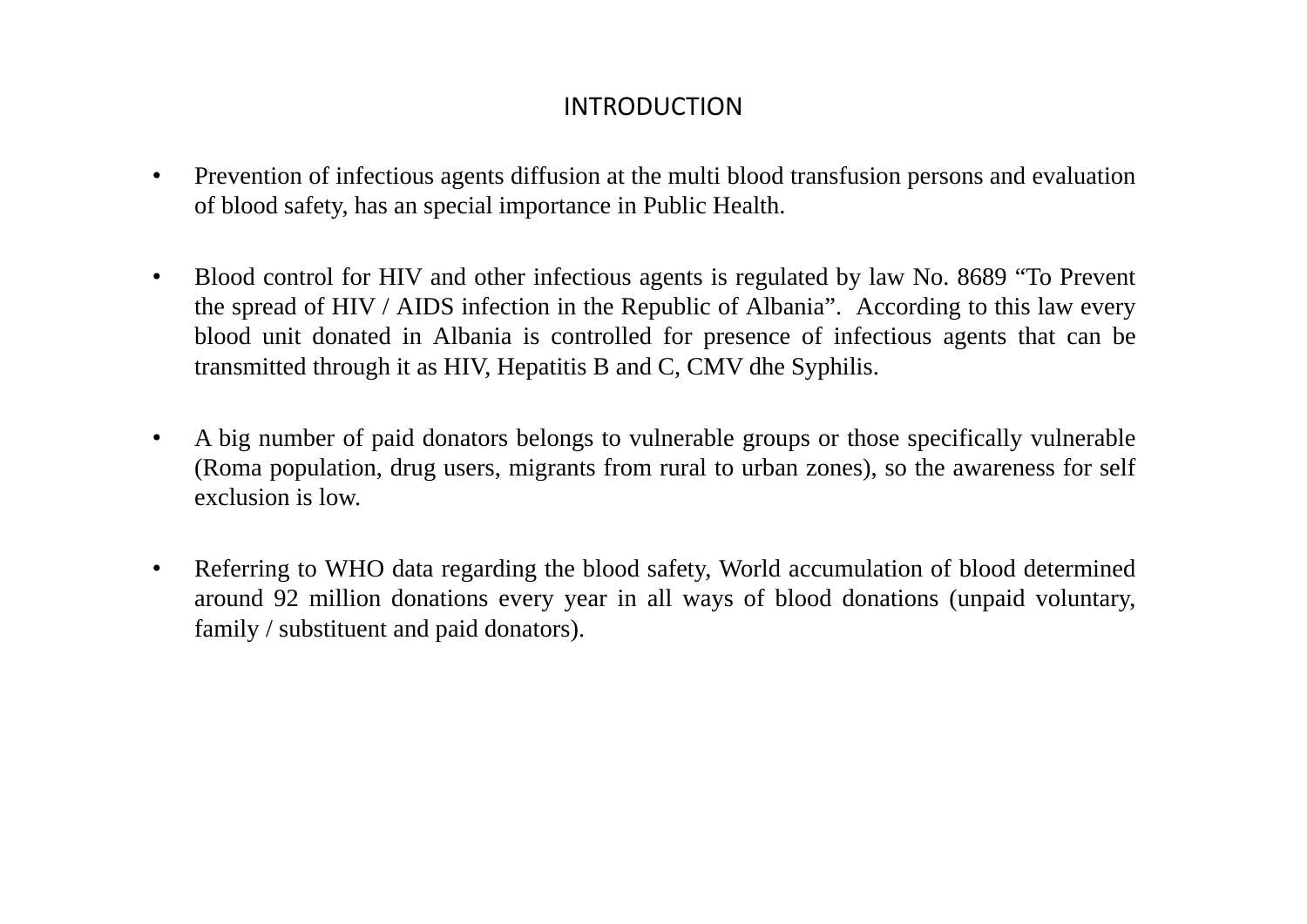- • Multi blood transfusion persons are those that has connected their life with time after time blood transfusion and the risk for contamination with infectious agents transmitted through blood is high.
- $\bullet$  Biological Surveillance for evaluation of infective agents at the multi blood transfusion persons has started at the end of 2006 by the Institute of Public Health.
- $\bullet$  Institute of Public Health, through this surveillance has became one of the main actors of hem vigilance system based on fact than earlier, before 2006 year, this surveillance doesn't exist.
- $\bullet$  This is the first study that evaluate the progress of surveillance at multi Blood transfusion persons in Albania.
- • This biological surveillance is repeated also in 2008 year and 2010 year. Actually, IPH is in process of data analyzing for surveillance in 2015 year.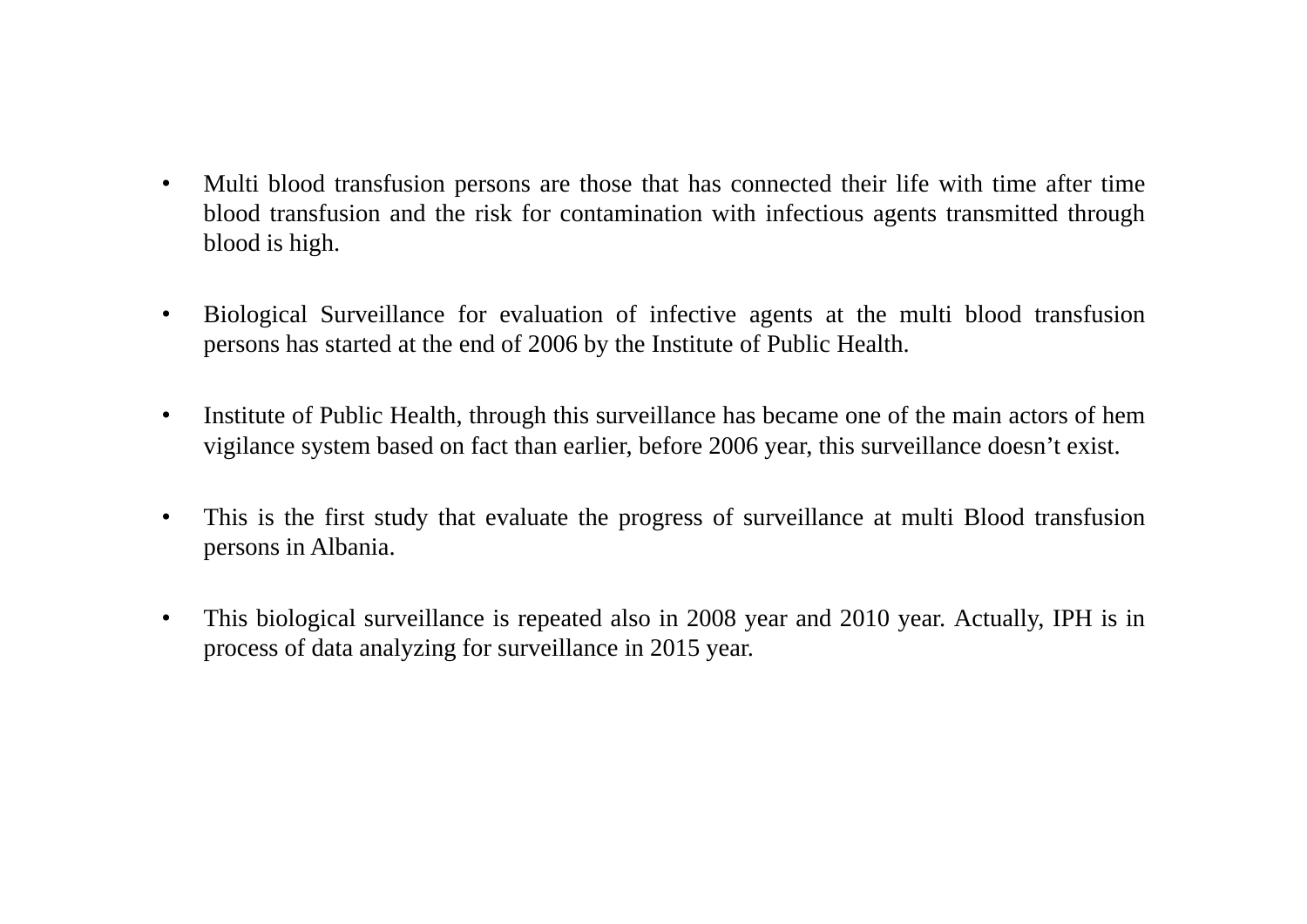# **METODOLOGY**

### **AIM**

• Evaluation of prevalence of infectious agents at multi blood transfusion persons and blood safety for HIV, HBV, HCV

### **OBJECTIVES**

- • To monitoring with efficiency and effectively infectious agents at multi blood transfusion persons and also to evaluate the blood safety
- •To monitoring the trend of incidence at risk factors for infectious agents
- $\bullet$ To identify infection persons looking for cause infection
- • To put on place an referral frame for evaluation of infectious agents transmissions in different districts of Country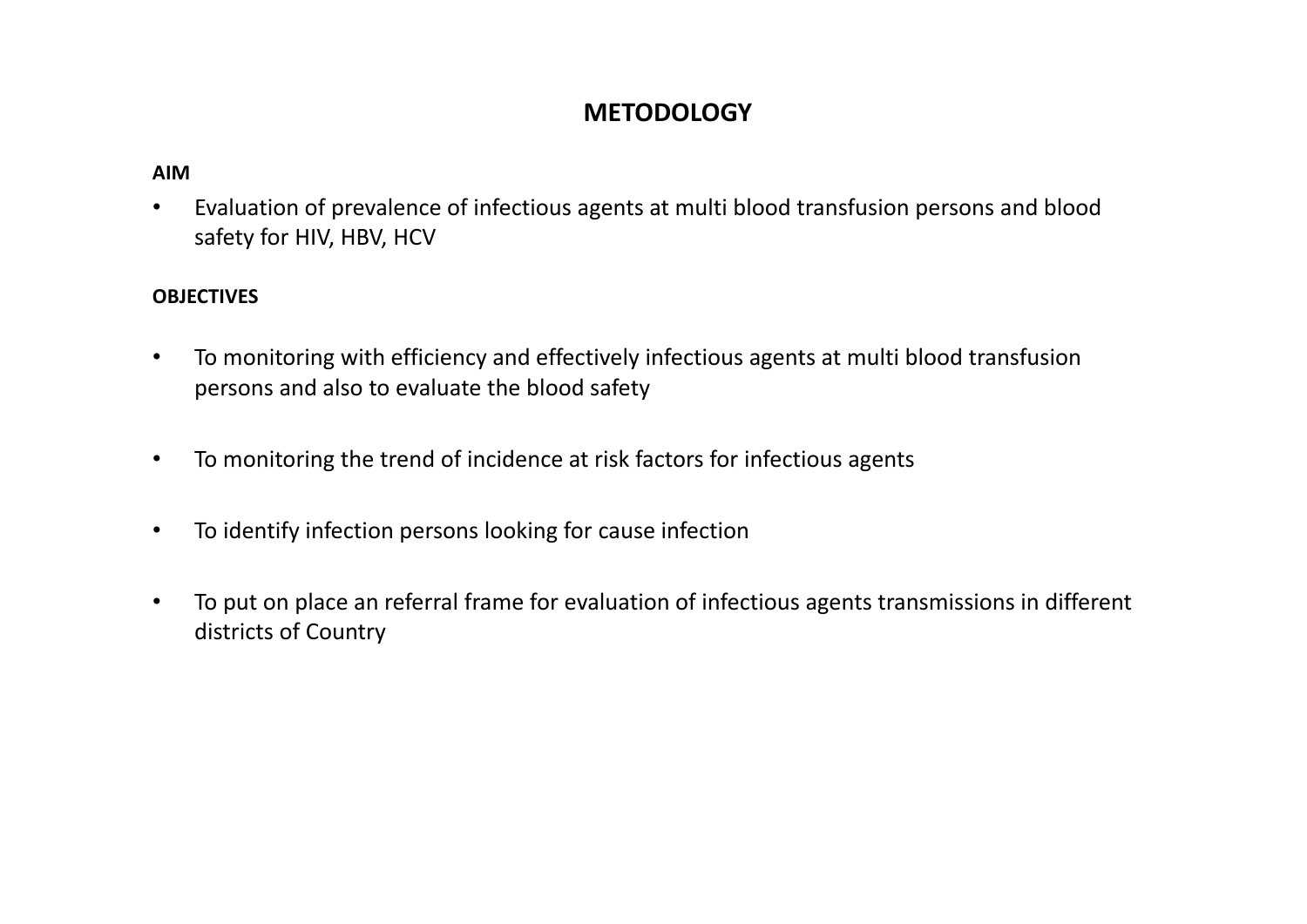### **MATHERIAL AND METHODS**

### **Scheme of blood sample transportation to the Lab**

•In study are included main Districts:

 $\checkmark$ Tirana,

√Durrësi.

 $\checkmark$ Lushnja,

Gjirokastra,

 $\checkmark$ Shkodra,

 $\checkmark$  Korça,

Vlora

Dialysis at UHC during period <sup>2006</sup>‐<sup>2008</sup> and <sup>2010</sup> ‐2011

•For every patient – an individual form

•Every blood sample is accompanied with individual form and has to have the identification according to the scheme: Name / Father's name / Surname.

•Every blood sample taken is saved in the fridge +2 ‐ +8 or, if sample is subjected to centrifugation, the serous is saved at - 20 $^{\mathrm{o}}$ C.

•Blood samples are tested for presence of Hep B, Hep C, HIV at the HEP/HIV/AIDS Lab in IPH with ELISA method.

• All data are calculated with SPSS 16.0. program

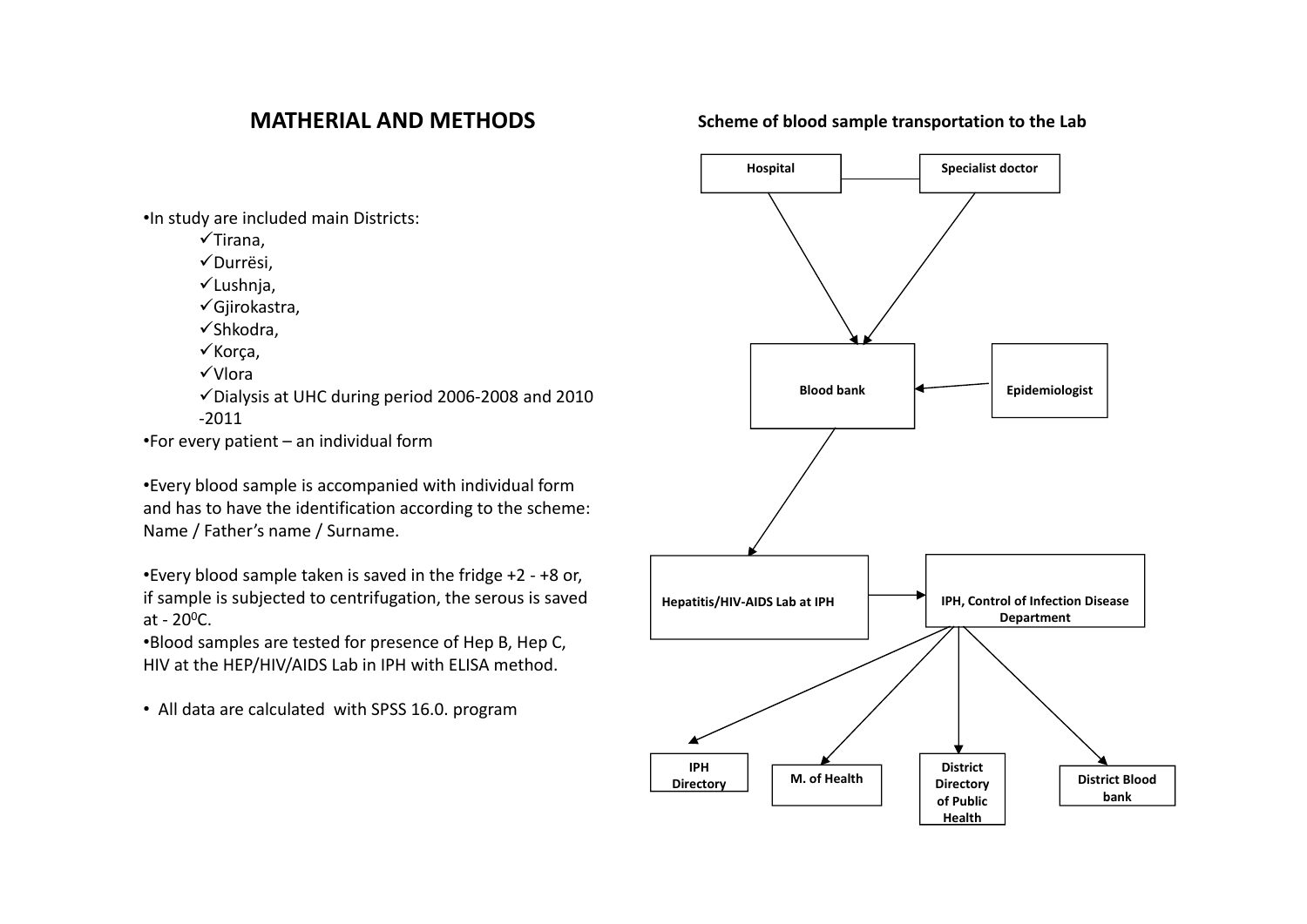#### **REPUBLIKA E SHQIPERISE MINISTRIA E SHENDETESISE INSTITUTI I SHENDETIT PUBLIK** *Rruga: "Aleksander Moisiu", Nr 80, Tirana, Albania.*

Tel: +355 4374756, Fax 355 43 70058

#### **DEPARTAMENTI I KONTROLLIT TE SEMUNDJEVE INFEKTIVE**

**SKEDE INDIVIDUALE PER PERSONAT E POLITRANSFUZUAR**

#### **1. Te**

**Kujdes: nuk plotesohet Kodi; (plotesimi i tij behet vetem nga IShP).**

| Emri       | Vendlindia                |
|------------|---------------------------|
| Atesia     | Vendbanimi (adresa)       |
| Mbiemri    | Datelindia<br>Mosha: Vjec |
| Muaj______ |                           |
| Diagnoza   |                           |

#### **2. Te dhena mbi transfuzionin <sup>e</sup> gjakut**

|                             |    | Ne cilin spital u krye transfuzioni i gjakut ?                       |                               |        |                                                             |             |           |           |
|-----------------------------|----|----------------------------------------------------------------------|-------------------------------|--------|-------------------------------------------------------------|-------------|-----------|-----------|
|                             |    | Numri perkates i regjistrit per kete transfuzion dhe sa njesi?       |                               |        |                                                             |             |           | Nr i njes |
| Numri perkates i karteles ? |    |                                                                      |                               |        |                                                             |             |           |           |
|                             |    | Tipi i transfuzionit te fundit :                                     |                               |        |                                                             |             |           |           |
| Mase eritrocitare           |    |                                                                      |                               |        | Krioprecipitat                                              |             | Plazem    |           |
| Mase trombocitare           |    |                                                                      |                               |        | <b>Faktor VII</b>                                           |             | Faktor IX |           |
|                             |    | 3. Te dhena mbi testimet e kryera                                    |                               |        |                                                             |             |           |           |
|                             |    | A jeni testuar per infeksionet e meposhtme :                         |                               |        |                                                             |             |           |           |
|                             |    | Hepatit B: Po Rezultati: Pozitiv                                     |                               |        | Tipi i testit: Test i shpejte Vendi i testimit: Banke gjaku |             |           |           |
| Jo                          |    | Negativ                                                              | <b>ELISA</b>                  | Privat |                                                             | Tjeter      |           |           |
| Hepatit C: Po               |    | Rezultati: Pozitiv                                                   |                               |        | Tipi i testit: Test i shpejte Vendi i testimit: Banke gjaku |             |           |           |
| Jo                          |    | Negativ                                                              | <b>ELISA</b>                  | Privat |                                                             |             |           |           |
|                             |    |                                                                      |                               | Tjeter |                                                             |             |           |           |
| CMV:                        | Po | Rezultati: Pozitiv                                                   |                               |        | Tipi i testit: Test i shpejte Vendi i testimit: Banke gjaku |             |           |           |
| Jo                          |    | Negativ                                                              | <b>ELISA</b>                  | Privat |                                                             |             |           |           |
|                             |    |                                                                      |                               | T eter |                                                             |             |           |           |
| HIV:                        | Po | Rezultati: Pozitiv                                                   |                               |        | Tipi i testit: Test i shpejte Vendi i testimit: Banke gjaku |             |           |           |
| Jo                          |    | Negativ                                                              | <b>ELISA</b>                  |        | Privat                                                      |             |           |           |
|                             |    | W. Blot                                                              |                               |        | Tjeter                                                      |             |           |           |
| Sifiliz:                    | Po | Rezultati: Pozitiv                                                   | Tipi i testit: Test i shpejte |        | Vendi i testimit: Banke gjaku                               |             |           |           |
| Jo                          |    | Negativ                                                              | <b>RPR</b>                    |        |                                                             | Privat      |           |           |
|                             |    |                                                                      | <b>TPHA</b>                   |        |                                                             | Tjeter      |           |           |
| (*)Tjeter:                  | Po | Jo                                                                   |                               |        |                                                             |             |           |           |
|                             |    | Rezultati: Pozitiv Tipi i testit: Test i shpejte Vendi i testimit:   |                               |        |                                                             | Banke gjaku |           |           |
|                             |    | Negativ                                                              | <b>ELISA</b>                  | Privat | Tjeter                                                      |             |           |           |
|                             |    | Nenshkrimi i personit ose prindit (ne rast se femija nuk gjykon dot) |                               |        |                                                             |             |           |           |
| Shenim i Miekut             |    |                                                                      |                               |        |                                                             |             |           |           |

#### Mjeku (emer, mbiemer, firme)

Kjo skede individuale se bashku me mostren e gjakut (mostren serike) te pacientit dergohet ne ISHP (Programi Kombetar HIV/AIDS/IST dhe Laboratori i references HIV/AIDS/IST).

**(\*) Plotesohet per infeksione te tjera te transmetueshme nepermjet gjakut. Specifikoni infeksionin.**

#### **dhena anagrafike Kodi** \_\_\_\_\_/\_\_\_\_\_\_/\_\_\_\_\_\_\_/\_\_\_\_\_\_/\_\_\_\_\_

| Vendlindia          |             |
|---------------------|-------------|
| Vendbanimi (adresa) |             |
| Datelindia /        | Mosha: Viec |

 $\frac{1}{2}$   $\frac{1}{2}$   $\frac{1}{2}$  Nr i njesive- $\frac{1}{2}$  .  $\frac{1}{2}$  .  $\frac{1}{2}$  .  $\frac{1}{2}$  .  $\frac{1}{2}$  .  $\frac{1}{2}$  .  $\frac{1}{2}$  .  $\frac{1}{2}$  .  $\frac{1}{2}$  .  $\frac{1}{2}$  .  $\frac{1}{2}$  .  $\frac{1}{2}$  .  $\frac{1}{2}$  .  $\frac{1}{2}$  .  $\frac{1}{2}$  .  $\frac{1}{2}$  .  $\frac{1}{2}$  .  $\frac{1}{2}$  .  $\frac{1$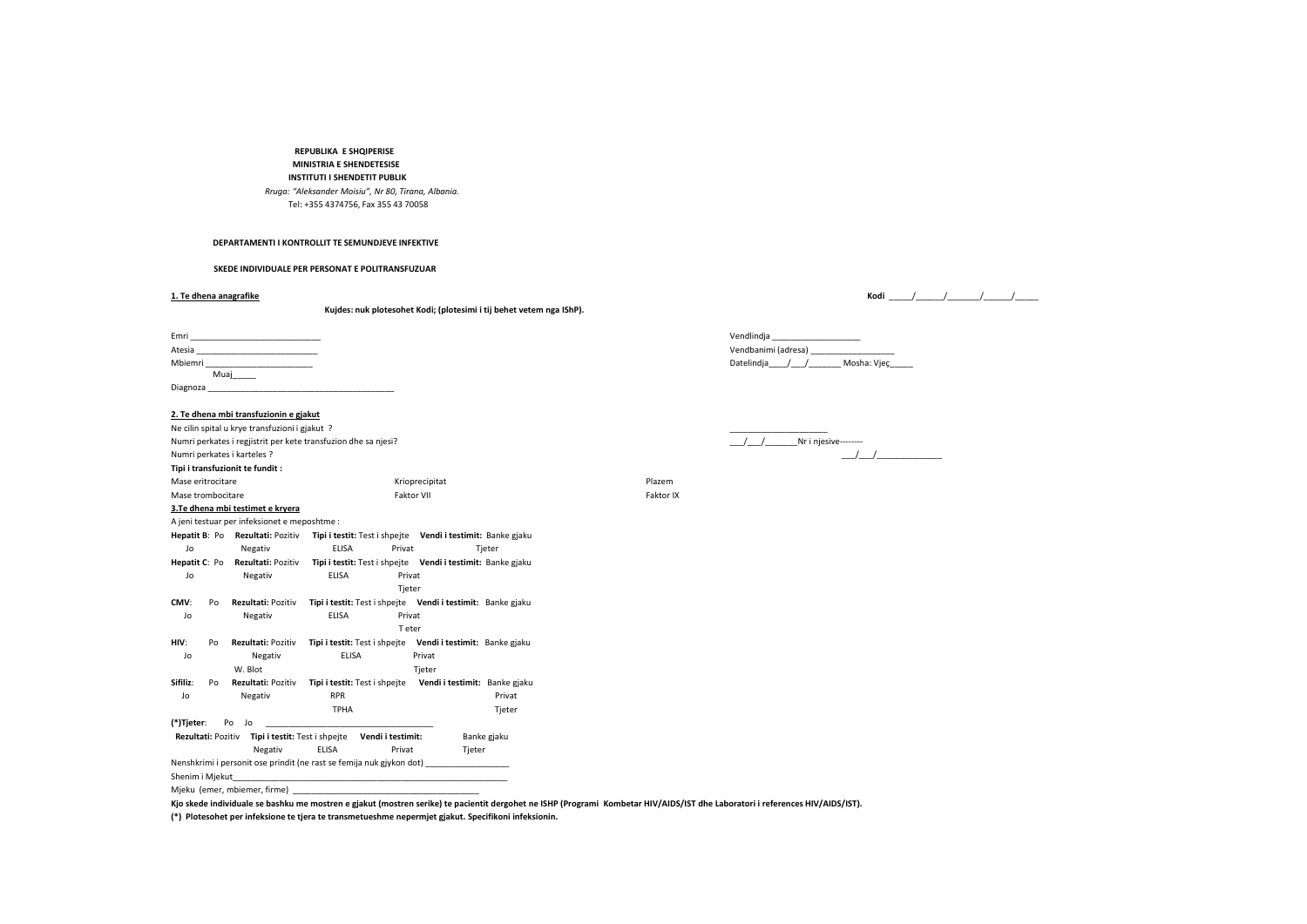# **RESULTS**

### **Scheme of multi blood transfusion persons transfusion persons surveillance**



# **Social – dedmographic characteristics of multi blood**

|                             | N   | $\%$ | p      |
|-----------------------------|-----|------|--------|
| <b>Gender</b>               |     |      |        |
| Female                      | 282 | 43.9 |        |
| Male                        | 360 | 56.1 | < 0.01 |
| Age Group, years            |     |      |        |
| $<$ 10                      | 97  | 15.1 |        |
| $10-19$                     | 160 | 24.9 |        |
| 20-29                       | 76  | 11.8 |        |
| 30-39                       | 56  | 8.7  |        |
| 40-49                       | 93  | 14.5 |        |
| 50-59                       | 105 | 16.4 |        |
| 60-69                       | 44  | 6.9  |        |
| >70                         | 11  | 1.7  | < 0.01 |
| <b>Place of transfusion</b> |     |      |        |
| Durres                      | 17  | 2.6  |        |
| Elbasan                     | 69  | 10.7 |        |
| Gjirokaster                 | 14  | 2.2  |        |
| Korce                       | 11  | 1.7  |        |
| Lushnje                     | 129 | 20.1 |        |
| Shkoder                     | 45  | 7.0  |        |
| Vlore                       | 9   | 1.4  |        |
| Tirane                      | 348 | 54.2 | < 0.01 |
| Year                        |     |      |        |
| 2006                        | 135 | 21.0 |        |
| 2008                        | 359 | 55.9 |        |
| 2010                        | 148 | 23.1 | < 0.01 |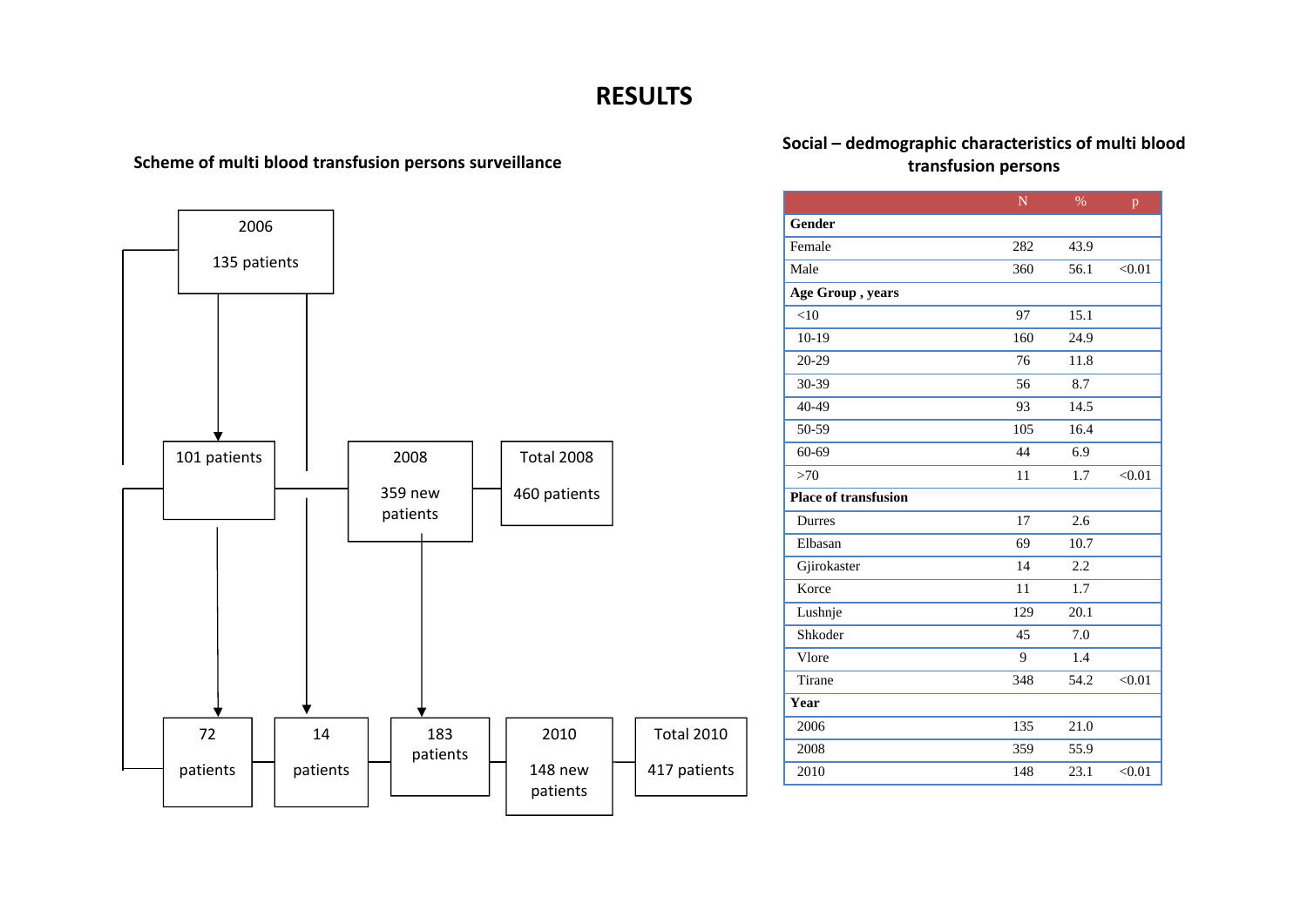

It's noticed that average age of multi blood transfusion persons at dialysis process is 47.8  $\pm$ 12.6 years, while the average age of multi blood transfusion persons near hematology clinics is 16.4 <sup>±</sup> 11.6 years with statistically significant difference between them (Mann-Whitney  $U=32.7$  p<0.01)



#### **Age group, years**

**Patients sharing according to agegroup**

**sharing according to Gender**





**Comparison of patients age according to gender**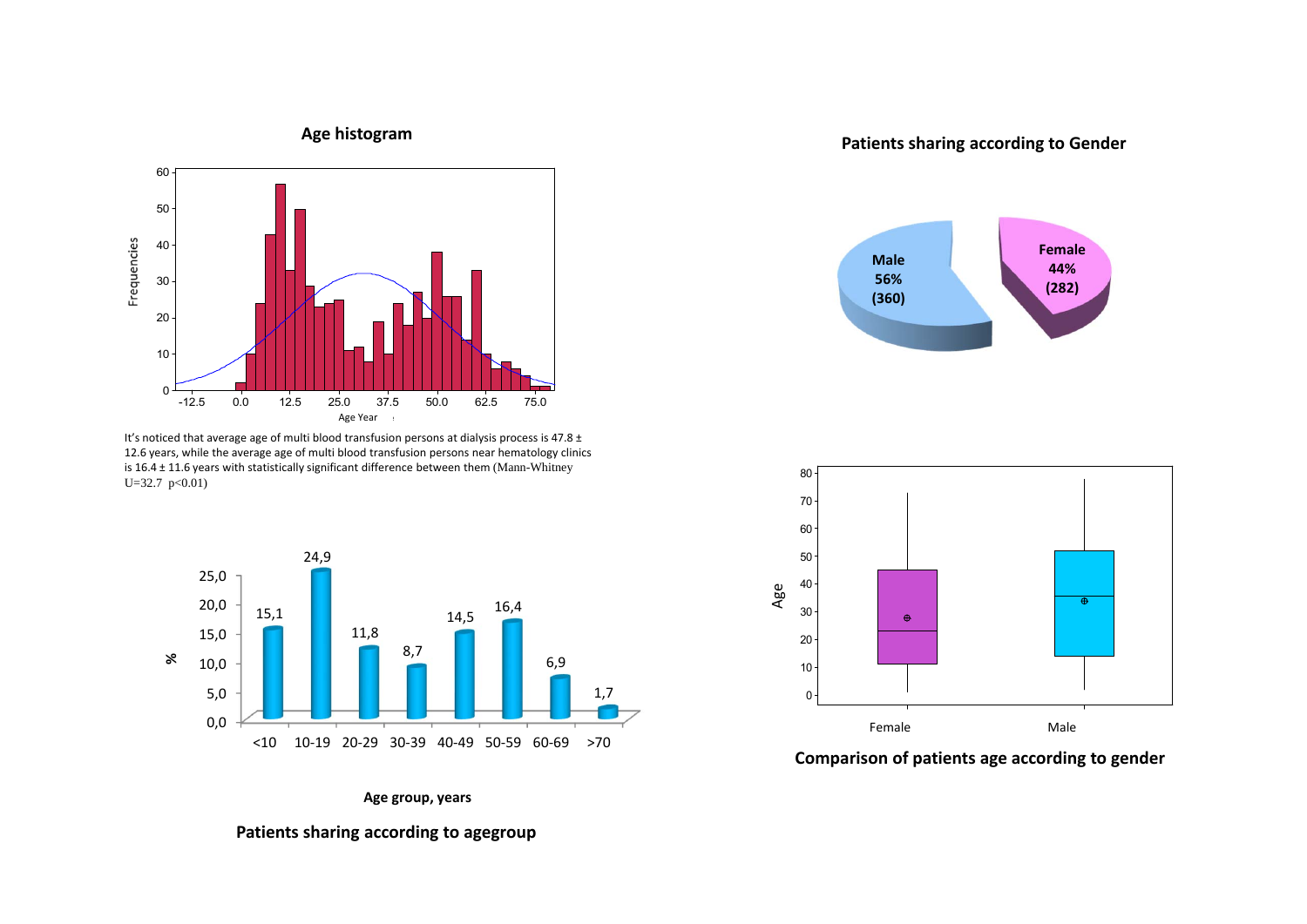0,0 20,0 40,0 60,0 80,0 100,0 2006 2008 20102010 50,4 44,6 36,5 49,6 55,4 63,5 % □ Female  $\neg$  Male

**Distribution of new patients according to years and gender**

**Distribution of multi blood transfusion persons according to settlement. Number of cases and percentage on total**

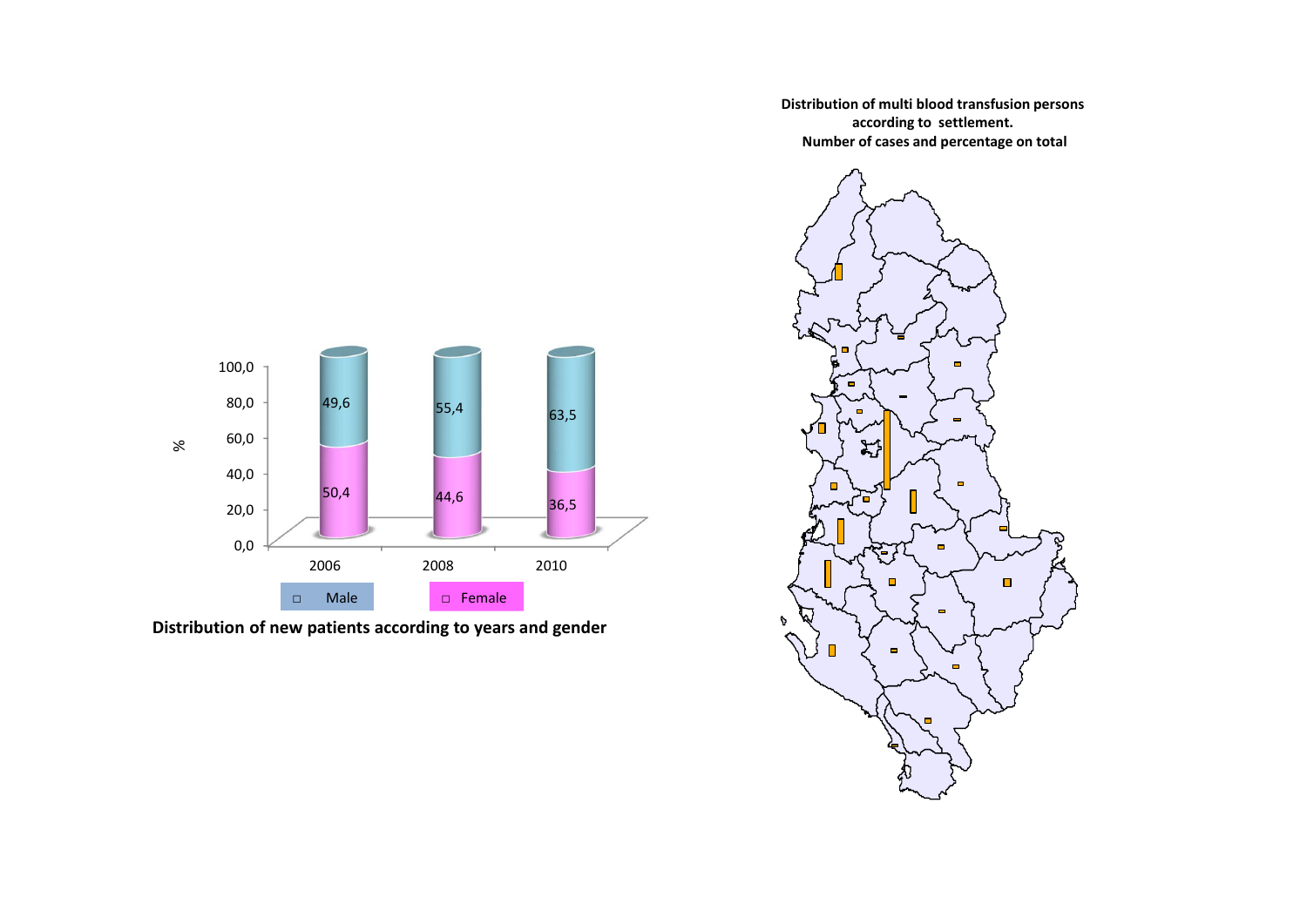**Distribution of patients according to the place of testing**

![](_page_9_Figure_1.jpeg)

#### **Distribution of patients according to years and place of testing**

![](_page_9_Figure_3.jpeg)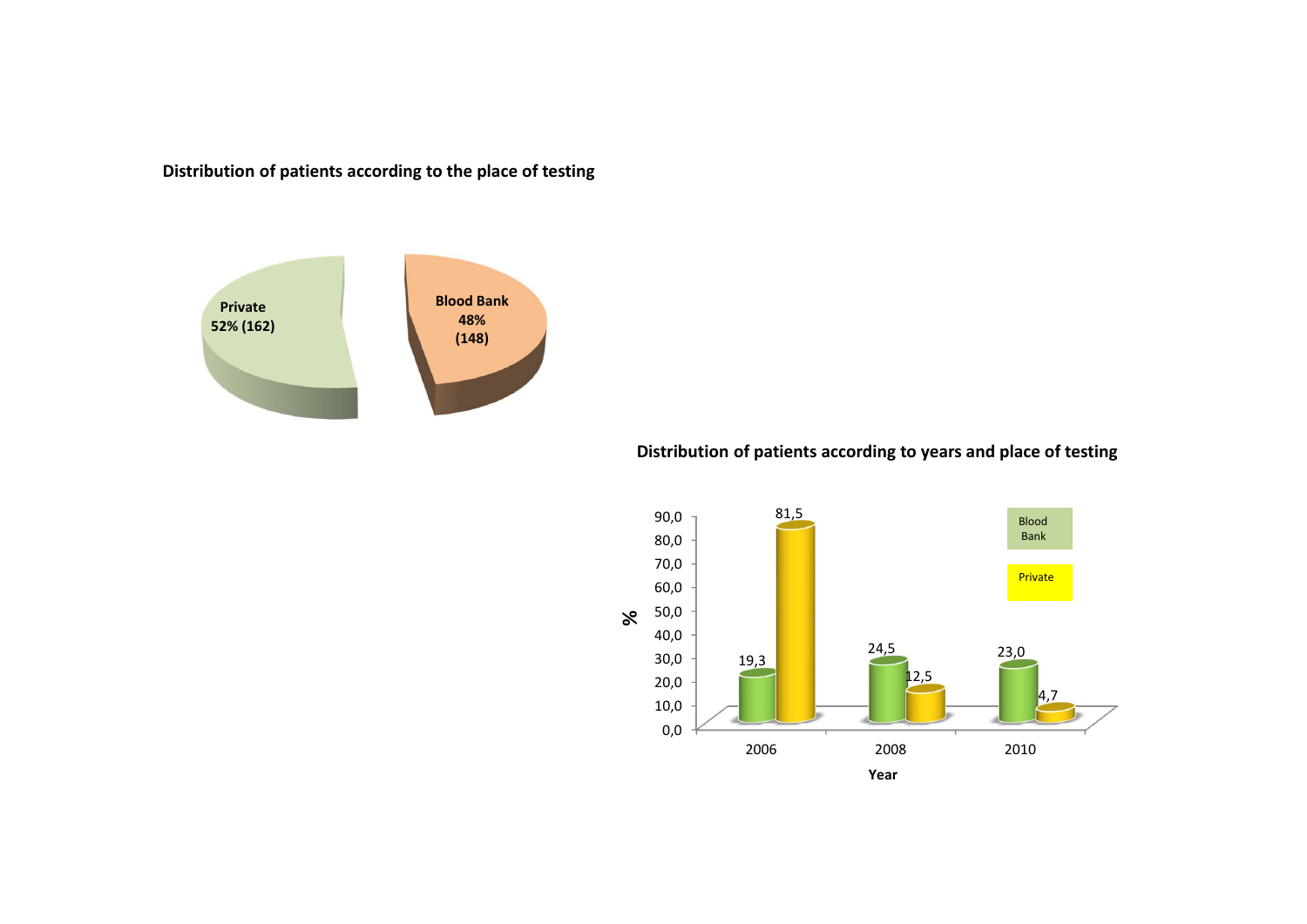# **Number of patients as per testing and retesting**

![](_page_10_Figure_1.jpeg)

#### **In 2006 year:**

There are testing 135 (100%) patients involved in surveillance, from them in year 2008 are retested only 101 or 74.8%, meanwhile in 2010 year 86 (67.3%) of them.

#### **In 2010 year:**

197 patients are tested for the second time, 14 (10.4%) patients from 2006 and 183 (51%) patients of 2008. 72 (53.3%) of patients are tested for the third time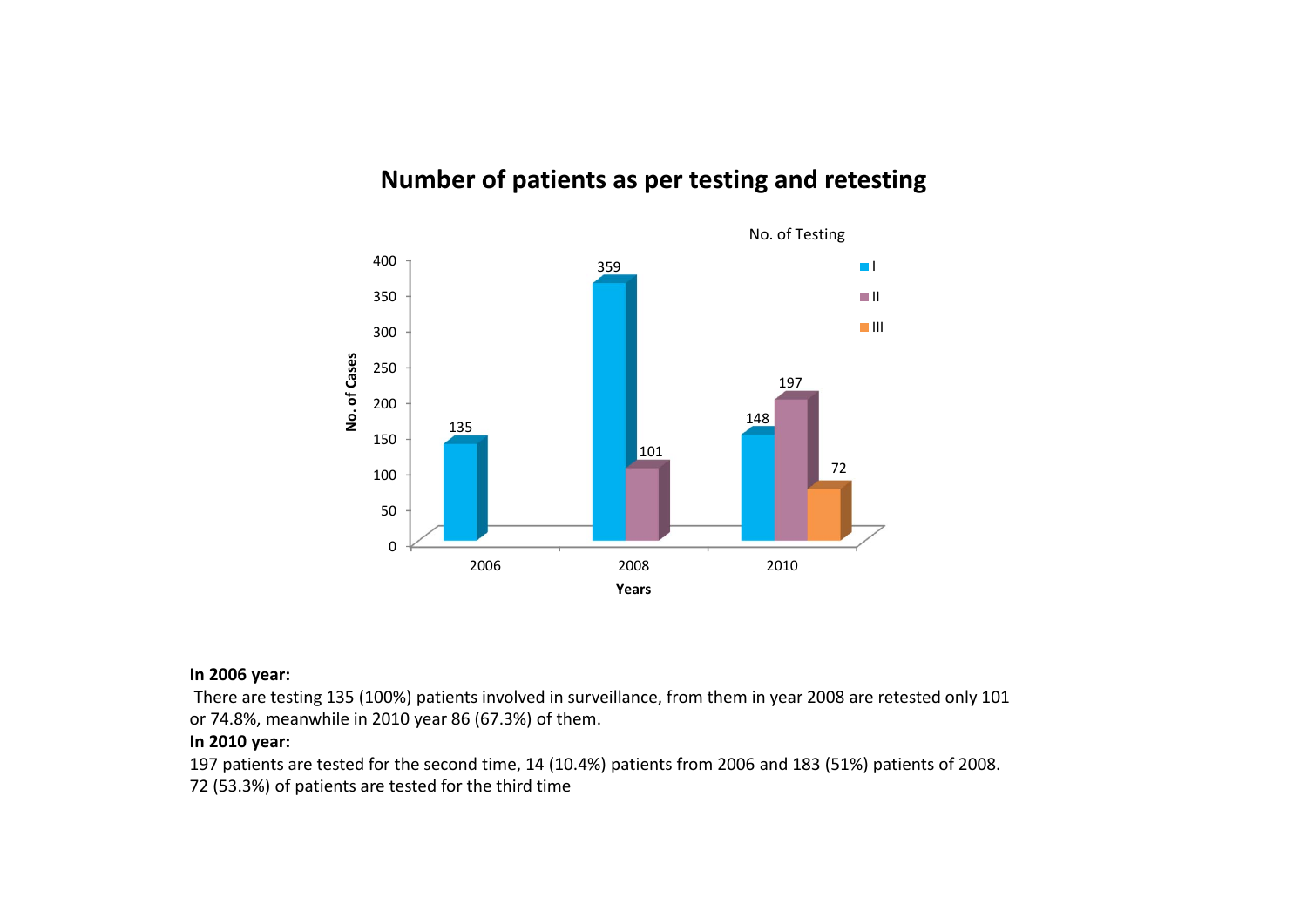# **Type and prevalence of infections at patients**

| <b>Infeksioni</b> | N   | $\frac{0}{\alpha}$ | 95%CI         |
|-------------------|-----|--------------------|---------------|
| <b>HIV</b>        |     | 0.3                | $0.08 - 1.1$  |
| <b>HBsAg</b>      | 47  | 73                 | $5.5 - 9.5$   |
| <b>HCV</b>        | 161 | 25.1               | $21.9 - 28.5$ |

![](_page_11_Figure_2.jpeg)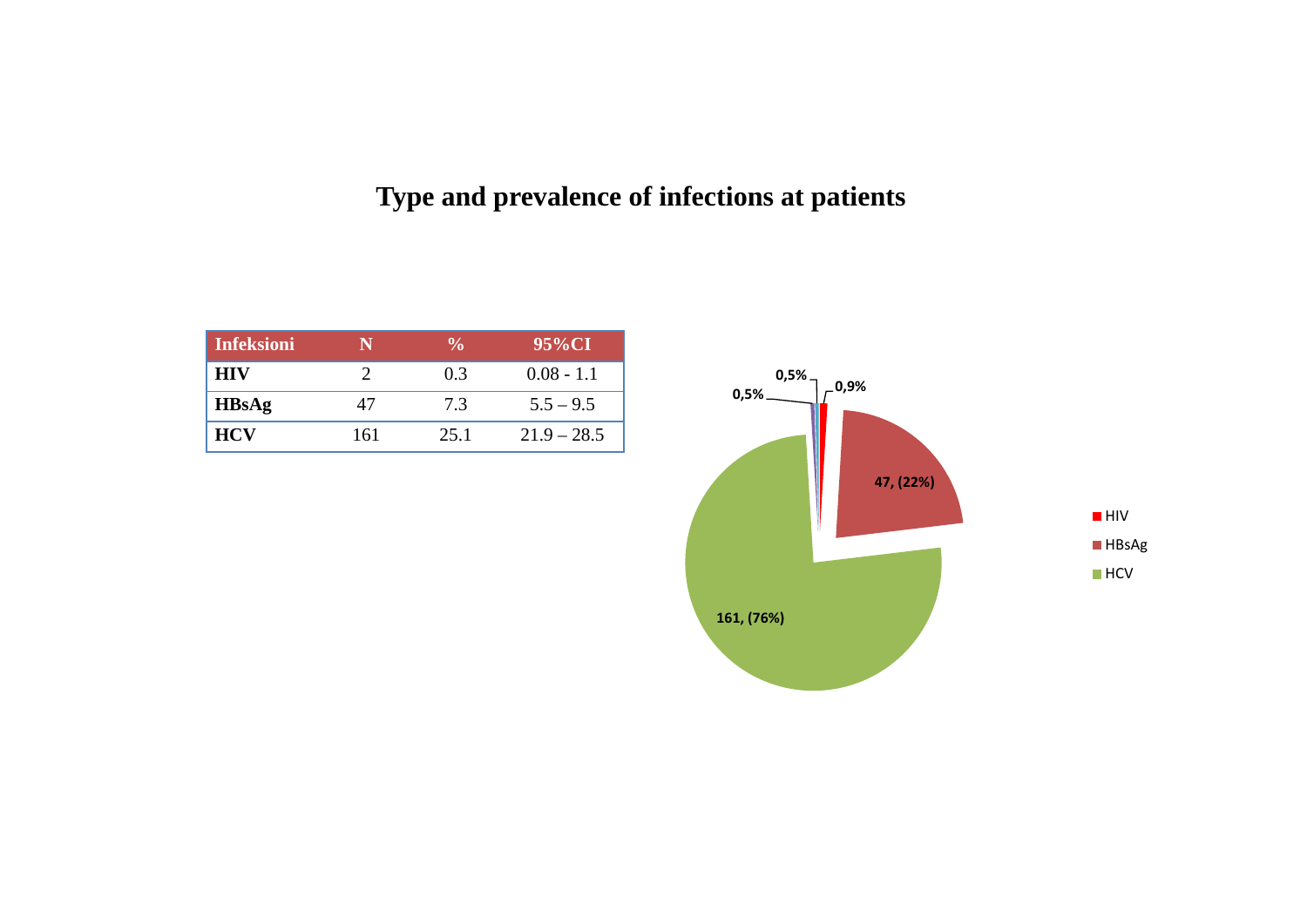# **Positivity in new patients testing during surveillance among years**

![](_page_12_Figure_1.jpeg)

• During the surveillance of 2006 year are tested 135 patients with multi blood transfusion. From those 89 cases are resulted negative for infectious agents and **46 cases positive** for infectious agents.

From those 46 positive cases is noted that:

2 or **1.5 % of cases** results HIV positive 95% CI (0.4‐5.2)

5 or **3.7% of cases** result HBsAg positive 95% CI (1.5‐8.3)

39 or **28.9 % of cases** result HCV positive 95% CI (21.9‐37)

• During the same procedures at 2008 are tested 359 new patients and from those 246 cases negative for infectious agents and 113 cases positive for infectious agents. In 2008 we don't have any new patient infected with HIV, 34 or 9.5 % 95% CI (6.8-12.9) of cases results HBsAg positive and 79 or **22.0 % 95% CI (18.0‐26.5**) of patients results HCV positive.

• During surveillance in 2010 are tested 148 new patients and from those result 97 cases negative for infectious agents and 51 cases positive for infectious agents. In 2010 we don't have any new patient infected with HIV, 8 ose 5.4 % 95%CI (2.7-10.2) of cases results HBsAg positive and 43 ose **29.1 % 95%CI (22.3‐36.8**) of patients result sHCV positive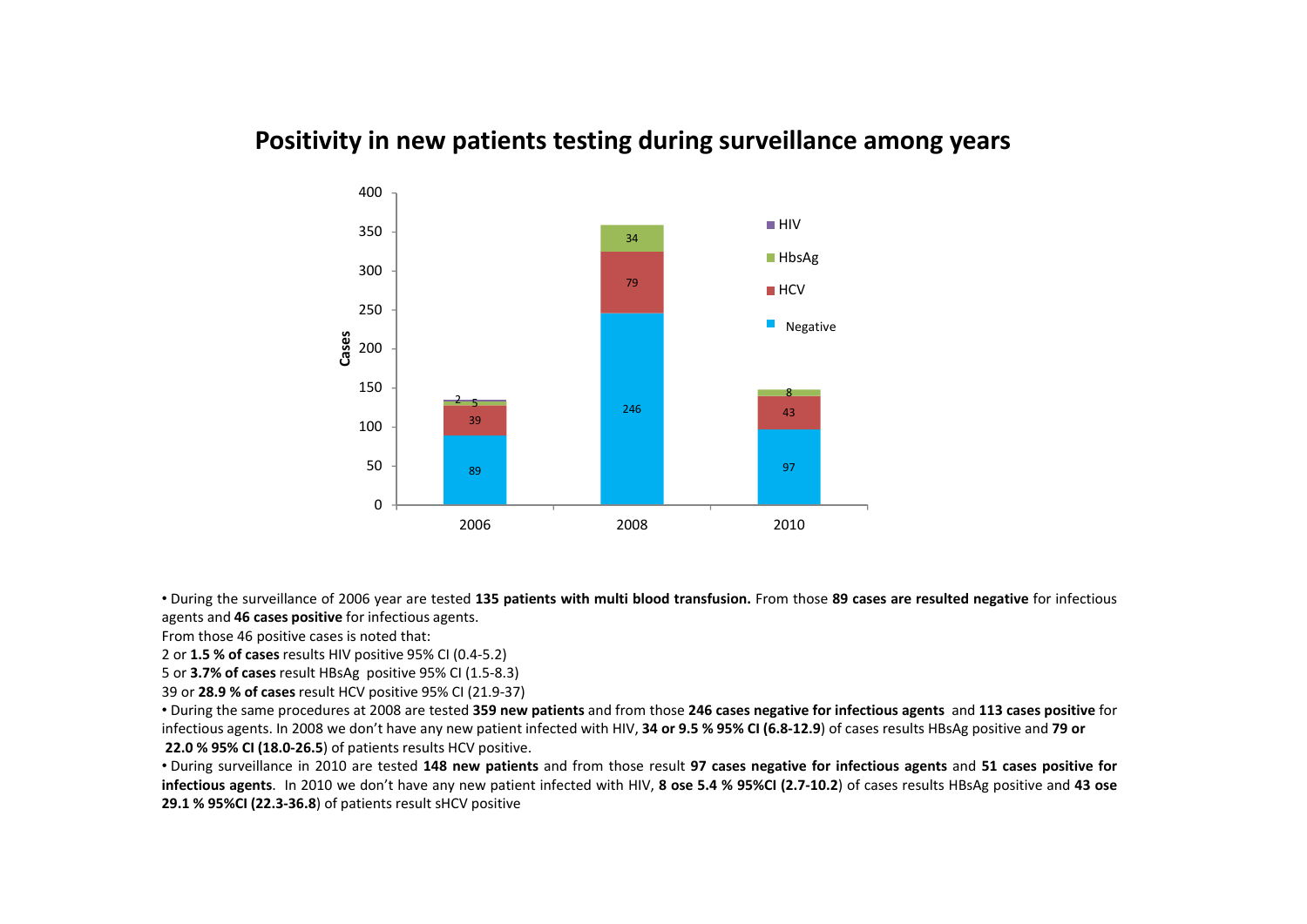![](_page_13_Figure_0.jpeg)

![](_page_13_Figure_1.jpeg)

**HbsAg and HCV positive prevalence Total positive prevalence as per Districts**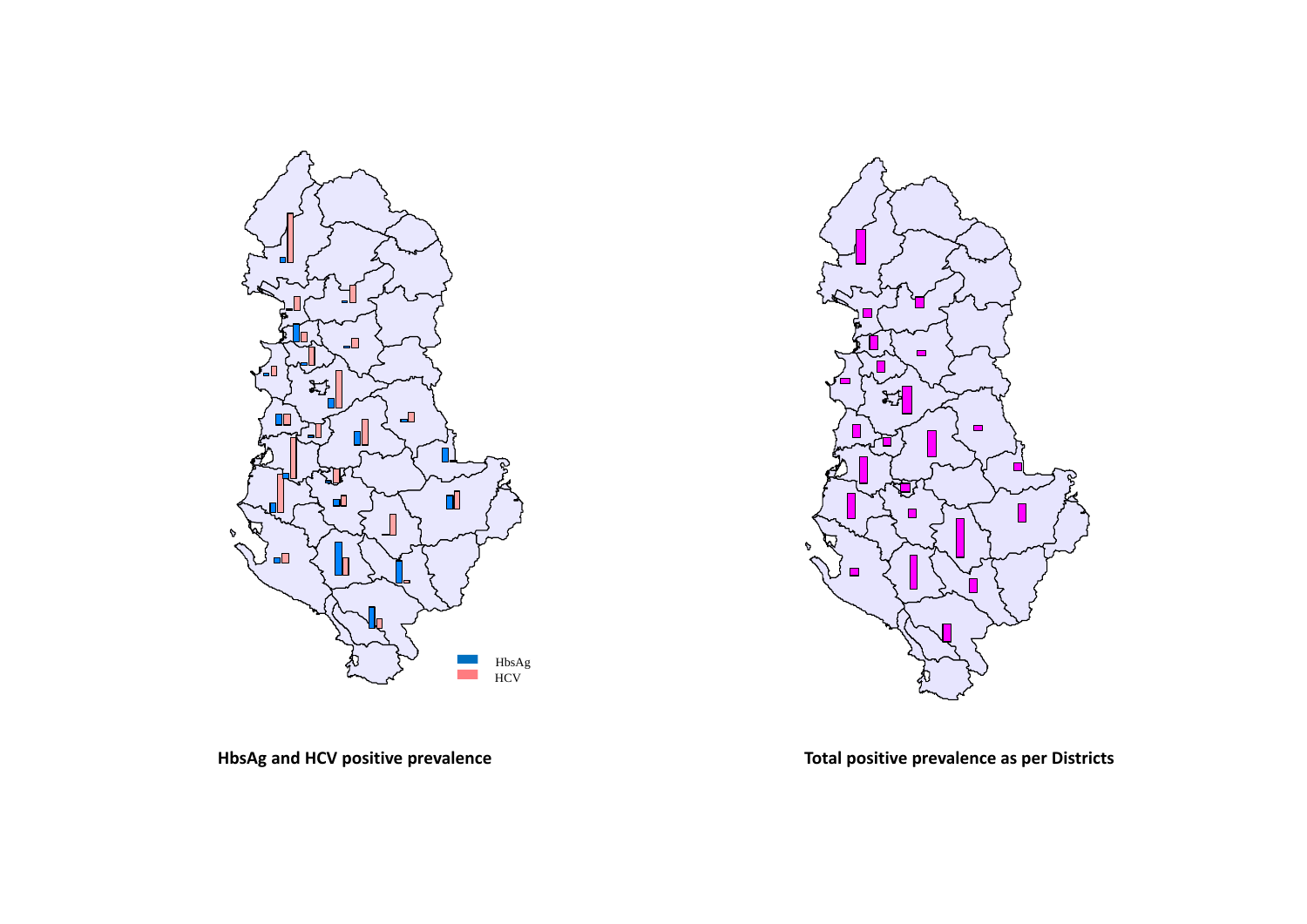**Number of cases according to population density**

Less than 6  $6 - 10$  $11 - 50$  $51 - 100$  $101 - 250$  $251 - 500$ 501 - 750 751 and More

![](_page_14_Figure_1.jpeg)

![](_page_14_Figure_2.jpeg)

![](_page_14_Figure_3.jpeg)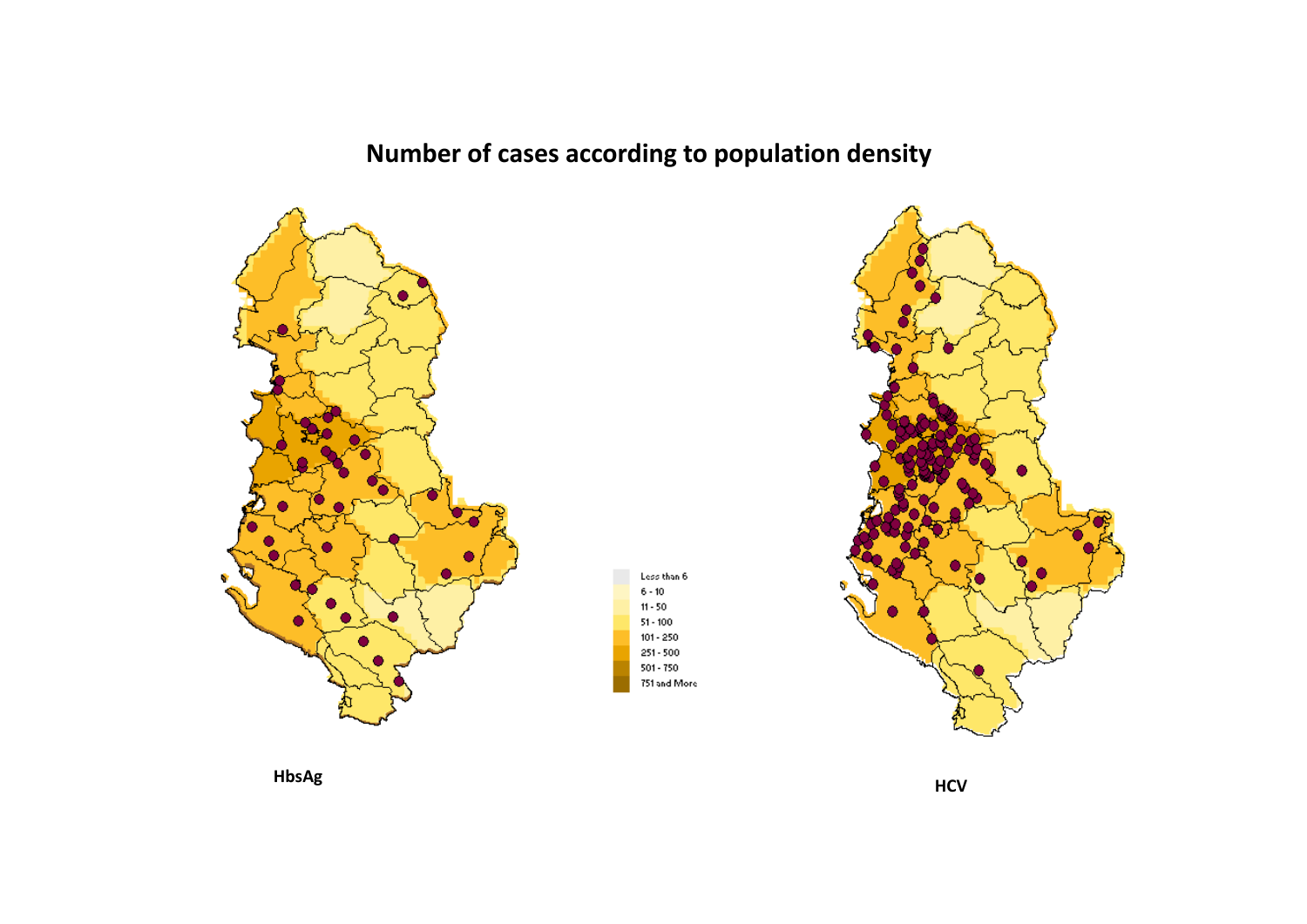![](_page_15_Figure_0.jpeg)

### **Distribution of positive cases according to age group**

An important statistical linear trend is noted for positivity increase of HBsAg with age increase  $\chi^2$ <sub>for trend</sub>= 5.8 p=0.01 An important statistical linear trend is noted for positivity increase of HCV with age increase  $\chi^2$  for trend = 10.6 p<0.01 An important statistical linear trend is noted for total positivity increase with age increase  $\chi^2$  for trend= 25.2 p<0.01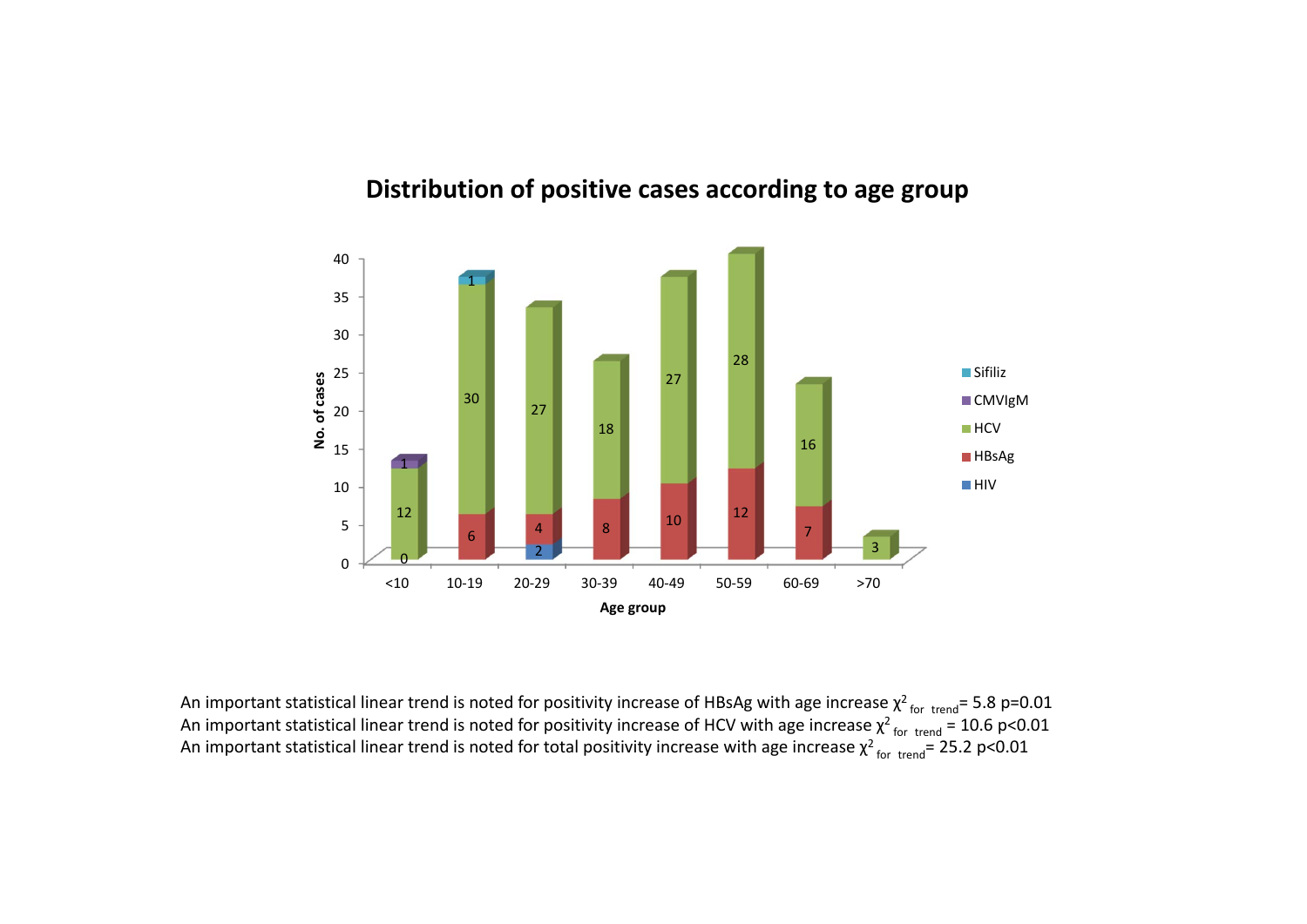![](_page_16_Figure_0.jpeg)

# **Distribution of positive cases according to gender**

![](_page_16_Figure_2.jpeg)

75, (35%)

Male

Female

| Relative risk RR | 1.69        |
|------------------|-------------|
| 95% CI           | 1.43 - 2.38 |
| z statistic      | 3.05        |
| Significance     | P < 0.01    |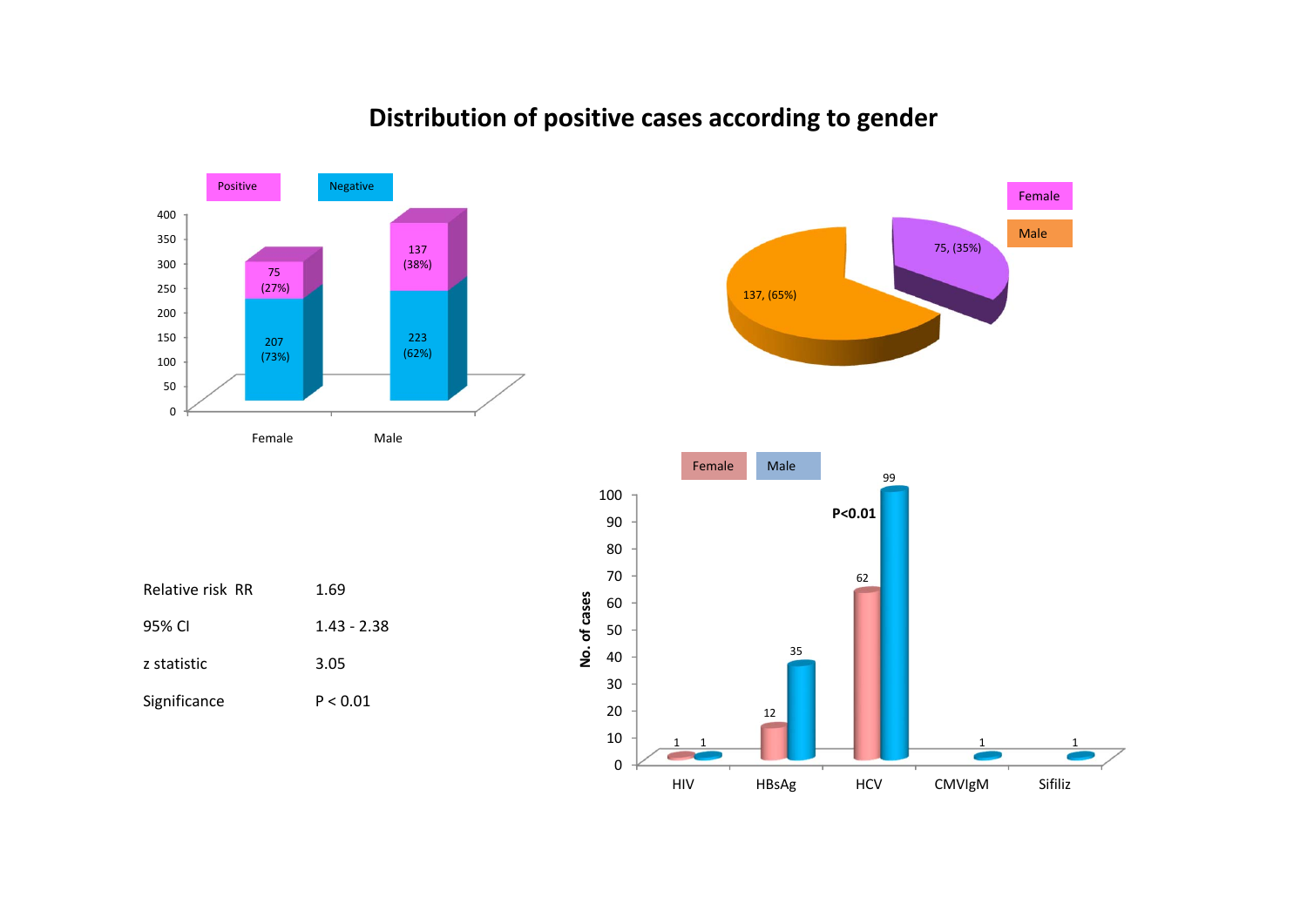# **The progress of patients tested during the 2008 surveillance**

![](_page_17_Figure_1.jpeg)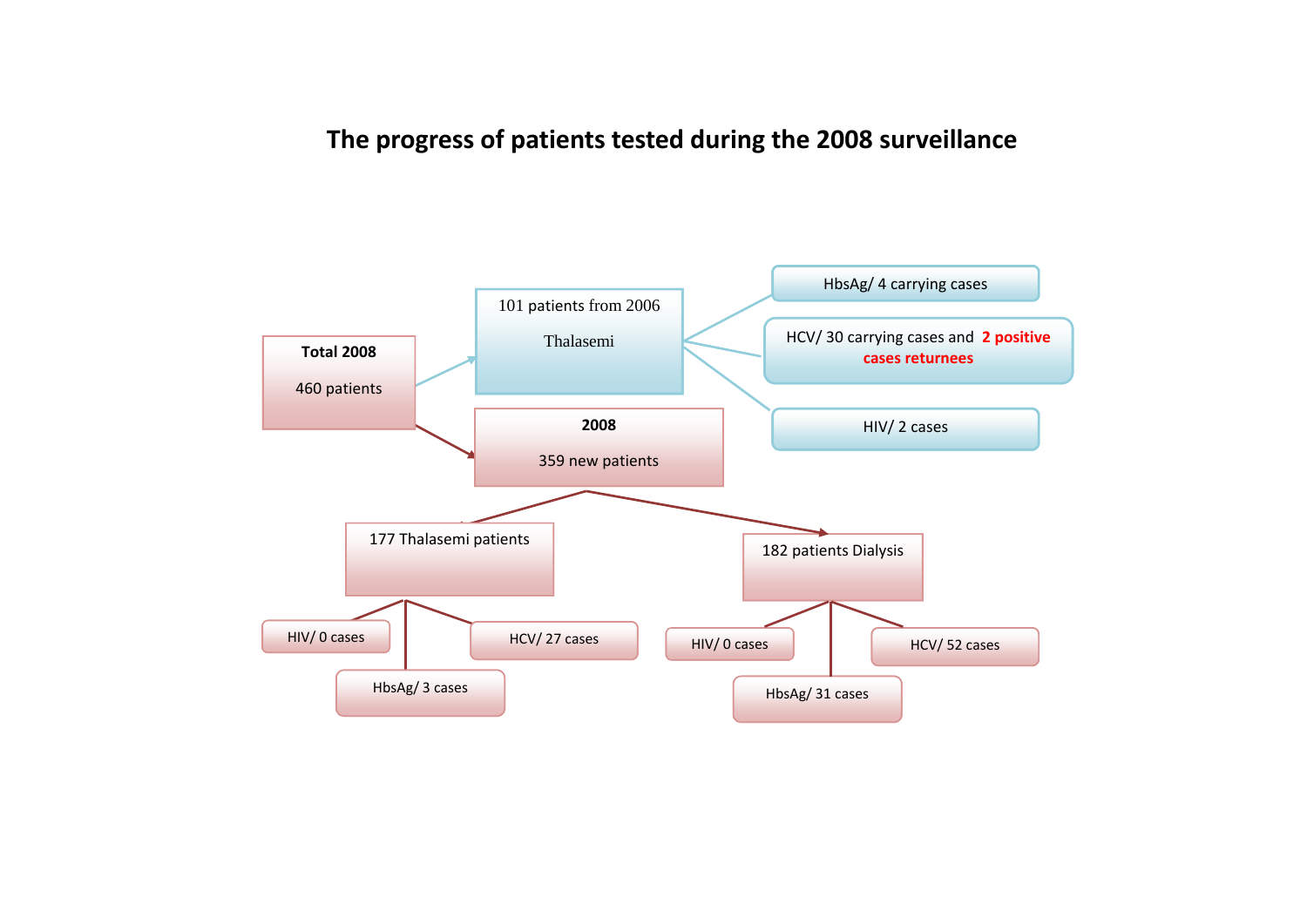# **The progress of patients tested during the 2010 surveillance**

![](_page_18_Figure_1.jpeg)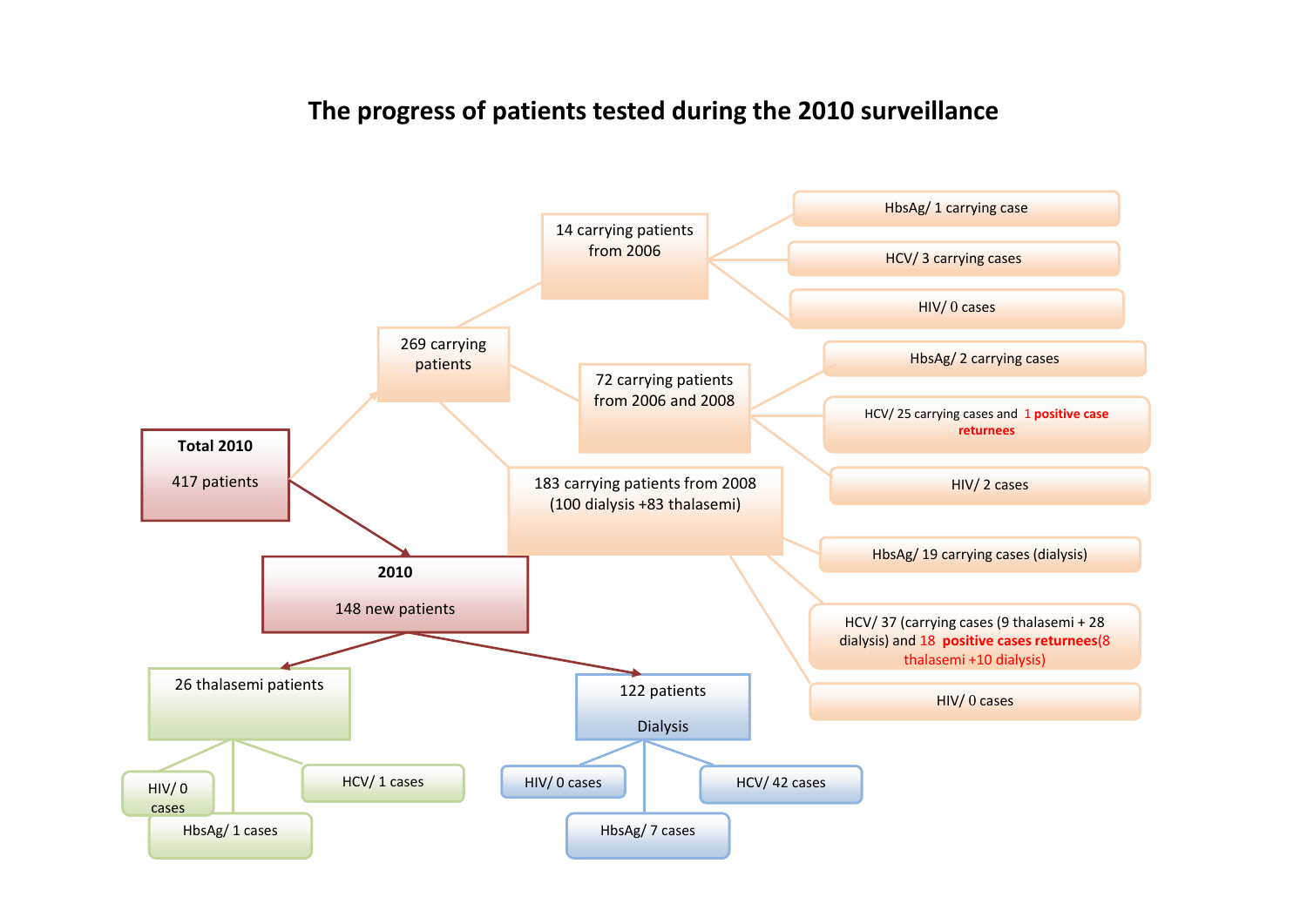![](_page_19_Figure_0.jpeg)

### **Positivity according to place of transfusion**

![](_page_19_Figure_2.jpeg)

**Distribution of infection type according to place of transfusion**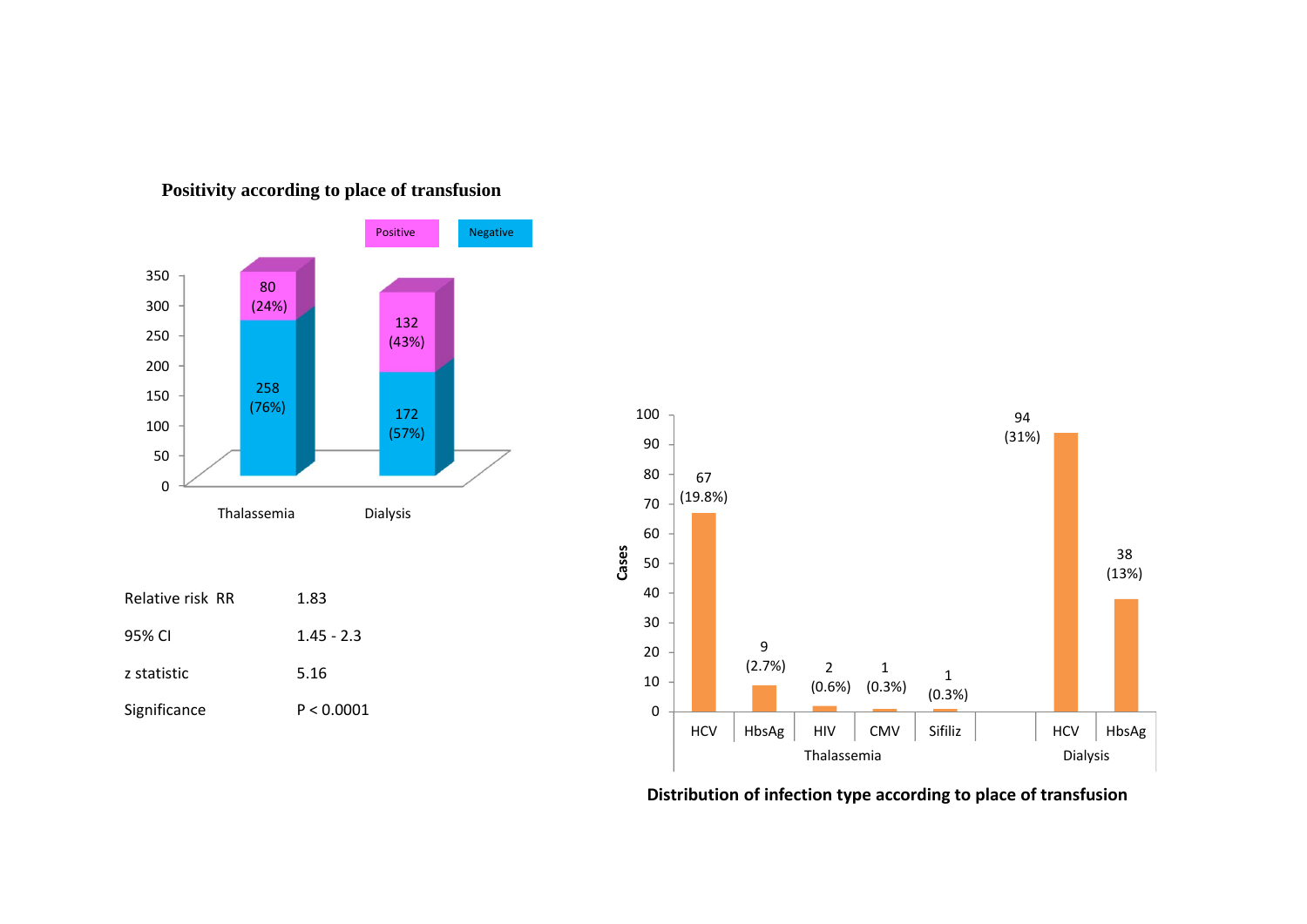![](_page_20_Figure_0.jpeg)

### **Co‐infections. Number of patients with more then one infection**

Years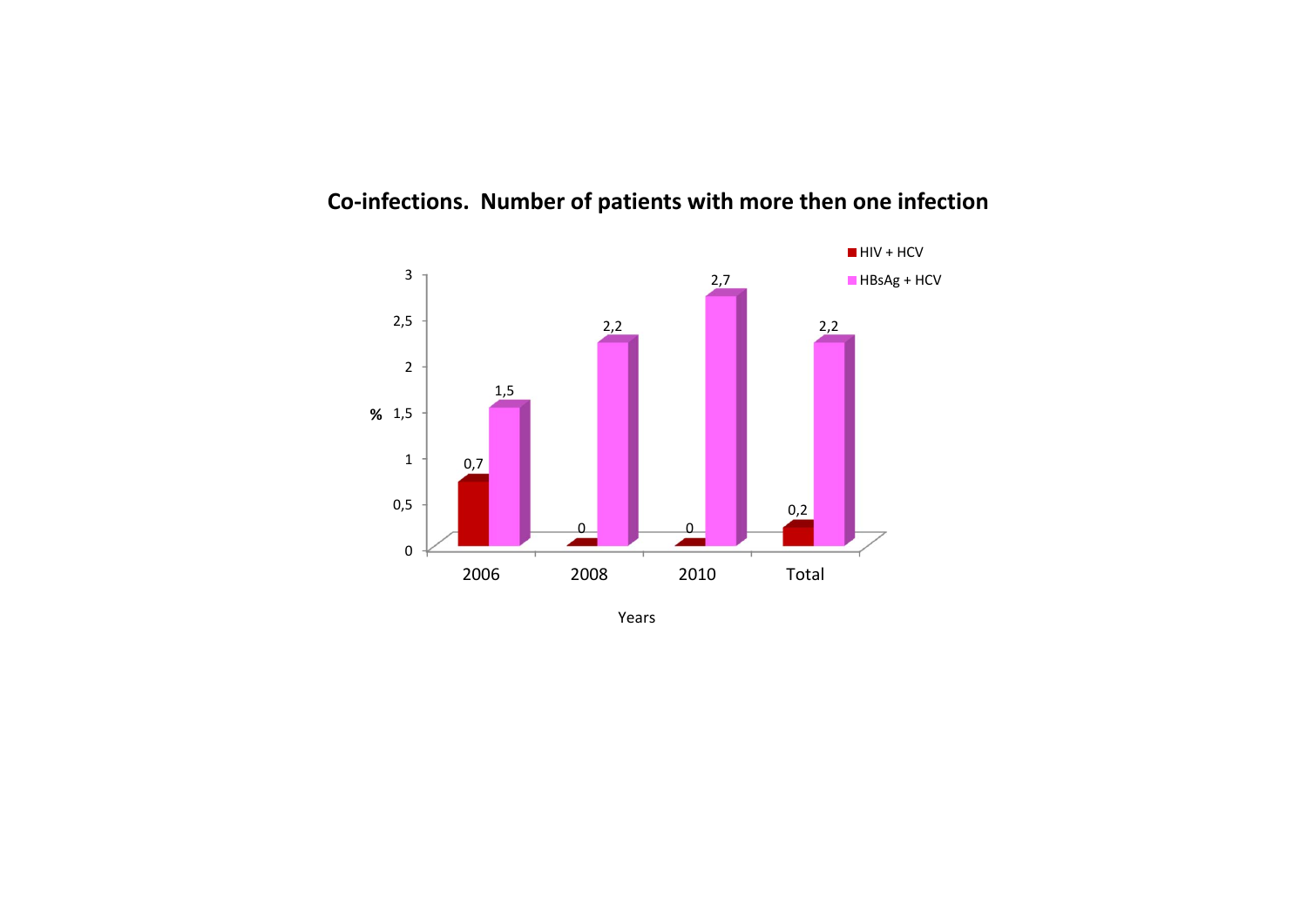### **Risk Factor for Infection. Univariate Analysis**

![](_page_21_Figure_1.jpeg)

**Forest**

In univariate analysis is noted an important statistical association between age group ,

| 20-29 years,                      |  | $OR = 4.4$ 95%Cl 2.1-9.3  | p<0.01   |  |
|-----------------------------------|--|---------------------------|----------|--|
| 30-39 years,                      |  | OR = 4.5 95%Cl 2.0-9.9    | p<0.01   |  |
| 40-49 years,                      |  | OR = 3.8 95%Cl 1.8-8.0    | p<0.01   |  |
| 50-59 years                       |  | OR = 3.2 95%Cl 1.5-6.5    | $p=0.01$ |  |
| 60-69 years                       |  | $OR = 5.8$ 95%Cl 2.5-13.5 | p<0.01   |  |
| And total positivity of patients. |  |                           |          |  |

Also is noted an important statistical association between gender – Male with OR <sup>=</sup> 1.5 95%CI 1.1‐2.2 p<0.01

### Number of blood units taken

| 151-300                           | OR = 1.5 95%Cl 1.0-2.2 p=0.01    |  |
|-----------------------------------|----------------------------------|--|
| 301-450                           | OR = $3.1$ 95%Cl 1.8-5.2 p<0.01  |  |
| $\geq 450$                        | OR = 4.1 95%Cl 1.1-15.7 $p<0.01$ |  |
| And total positivity of patients. |                                  |  |

**In multi variate analysis is noted that**

**Gender ‐ Male OR <sup>=</sup> 1.5 95%CI 1.1 – 2.1 p=0.05 No. of units OR <sup>=</sup> 1.2 95%CI 1.1 ‐ 1.3 p<0.01** Are significant risk factor for positive results.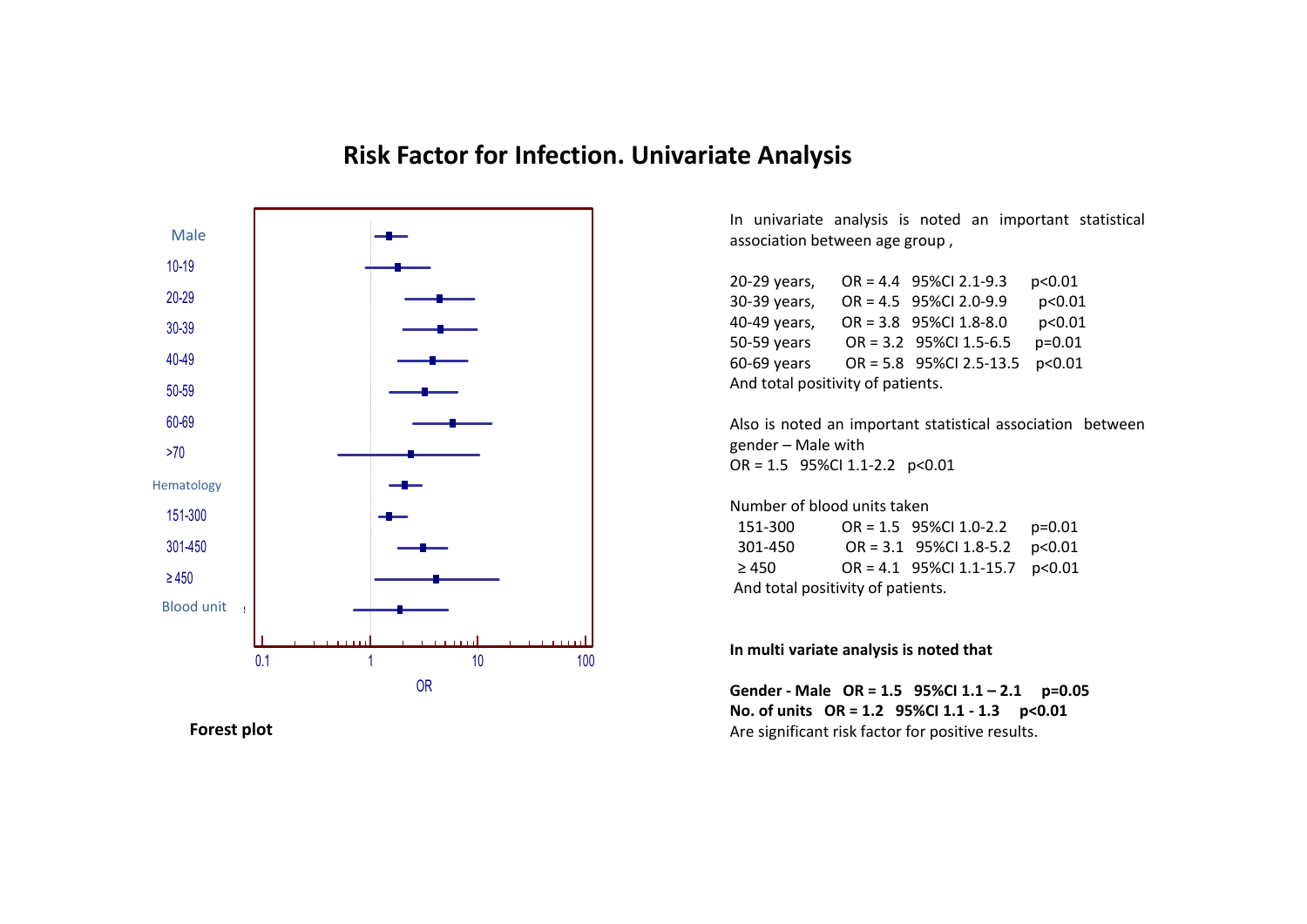# **New cases and sera conversion during 2006‐2008 surveillance Sera conversion (N=21)**

![](_page_22_Figure_1.jpeg)

During study period 21 or 3.3%, 95 % CI (2.1-4.9) of total number of patients have suffered sera conversion with HCV or 11 % of **patients which first analysis has result negative.**

1 patient or **4.8% of sera conversion cases** has made less than 150 transfusions, 12 or 57.1% of new infected cases during multi blood transfusions as made 151‐300 transfusions and 8 or 42.1% of patients has made more than 300 transfusions, p<0.01 All new cases infected during multi blood transfusions has made this process with erithocite blood unit.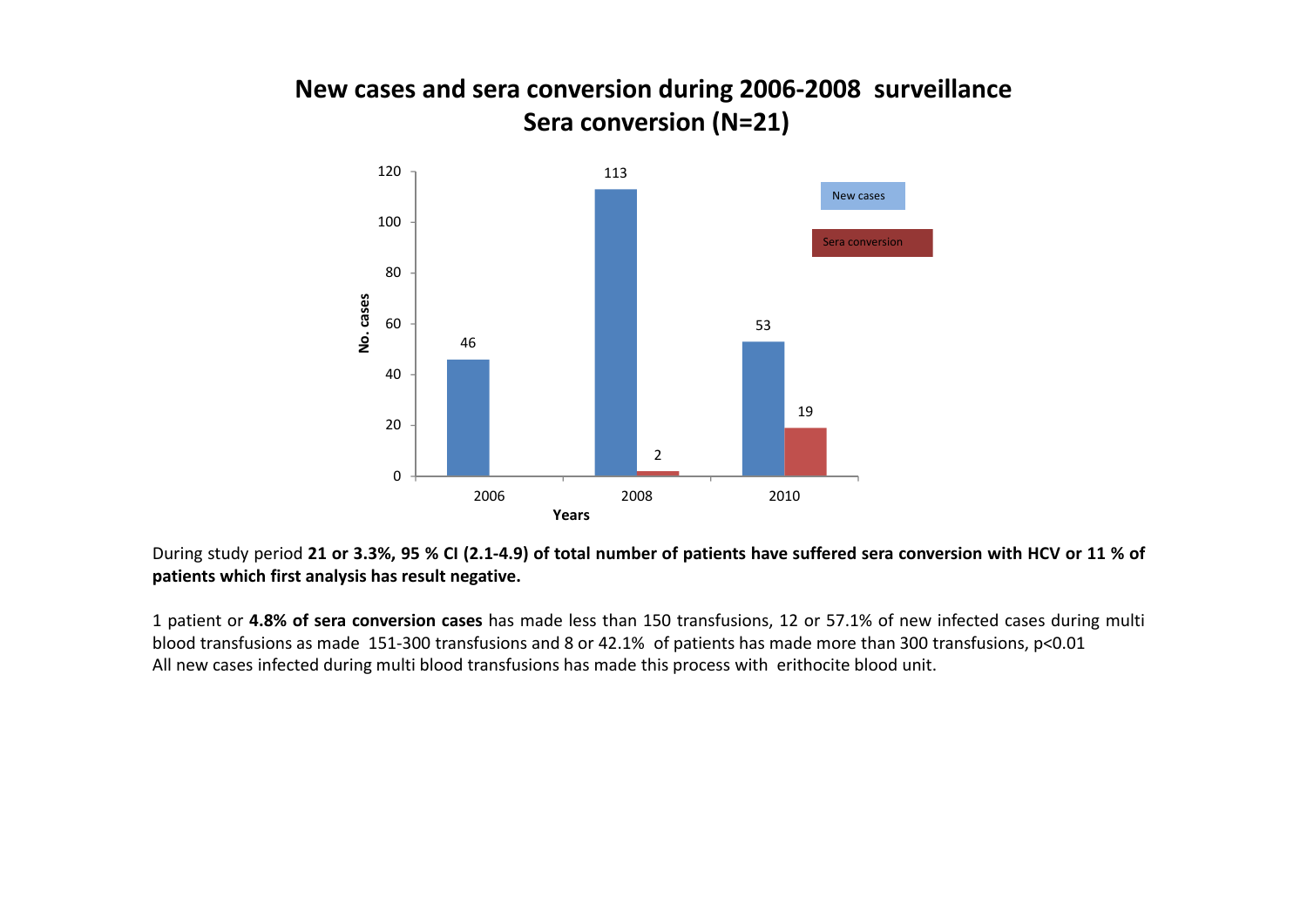# **CONCLUSIONS**

- •Number of patients involved in this surveillance is increasing year after year
- • Districts with the highest incidence of multi blood transfusion persons are those with the highest density of population
- •The patients are divided almost equal with those who need transfusion and those at dialysis
- $\bullet$ Prevalence of infected persons during period 2006‐2010 result 33%
- $\bullet$ Prevalence of HCV is 26.3%, HBsAg is 7.3%, HIV is 0.3%
- $\bullet$ Was not found any patient infected after the first transfusion
- •■ It's result that 2.2 % of patients has co-infection
- $\bullet$ 4.4% of negative patients are infected with HCV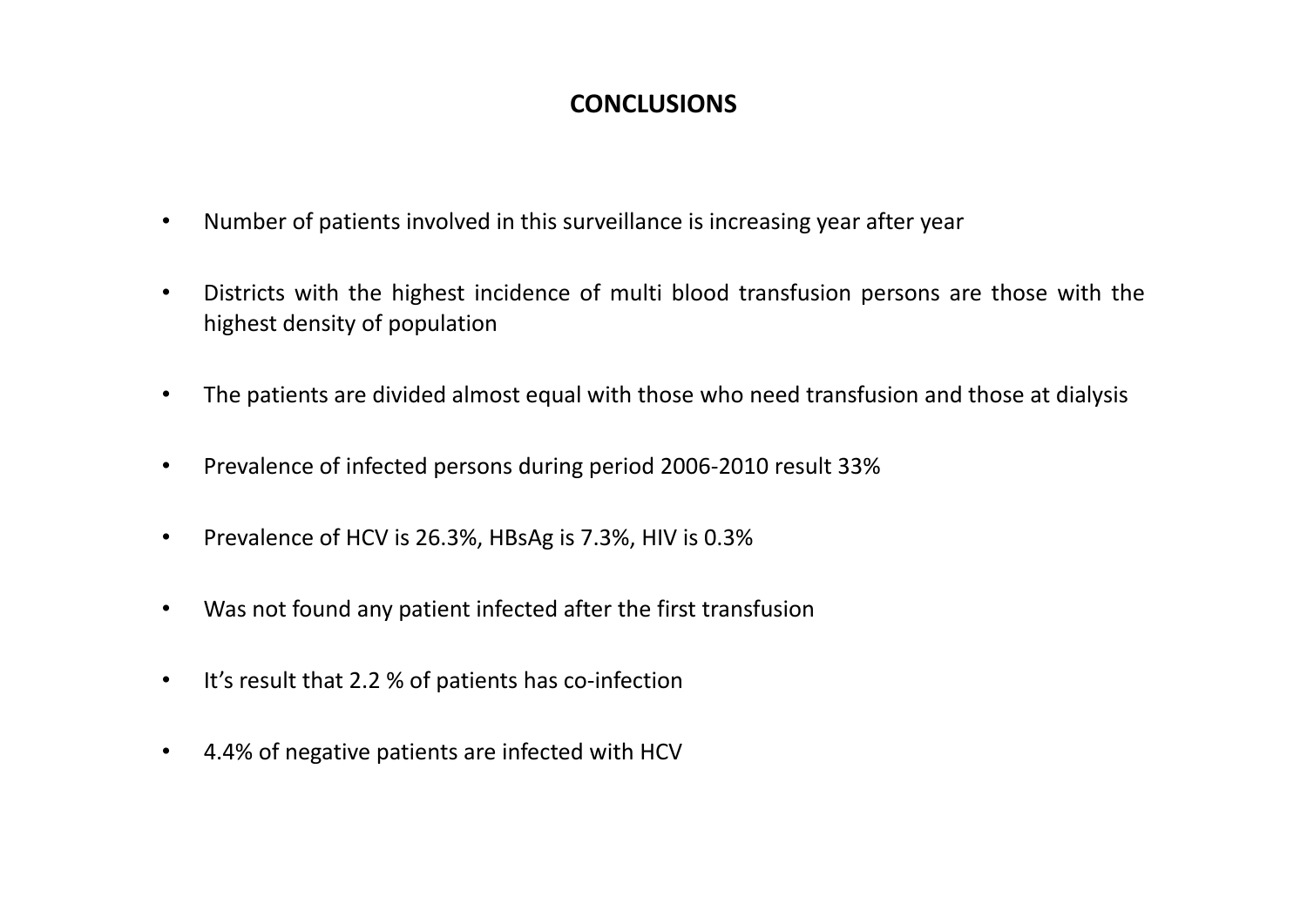# **CONCLUSIONS**

- •• Incidence of infection at multi blood transfusion persons is almost at the same level for three years
- •Number of HBsAg and HCV cases represent <sup>a</sup> stable trend
- •More than half of patients make the dialysis process at UHC "Nene Teresa", Tirana
- • Average age of multi blood transfusion persons is 31.2 years with the predominance of male gender Average age of tested patients is increased year after year during study period
- $\bullet$  Exist a significant correlation between number of blood units taken, number of dialysis process and infection at the multi blood transfusion persons
- $\bullet$  Number of blood units taken and number of dialysis process together with gender male, are independent risk factor for infection